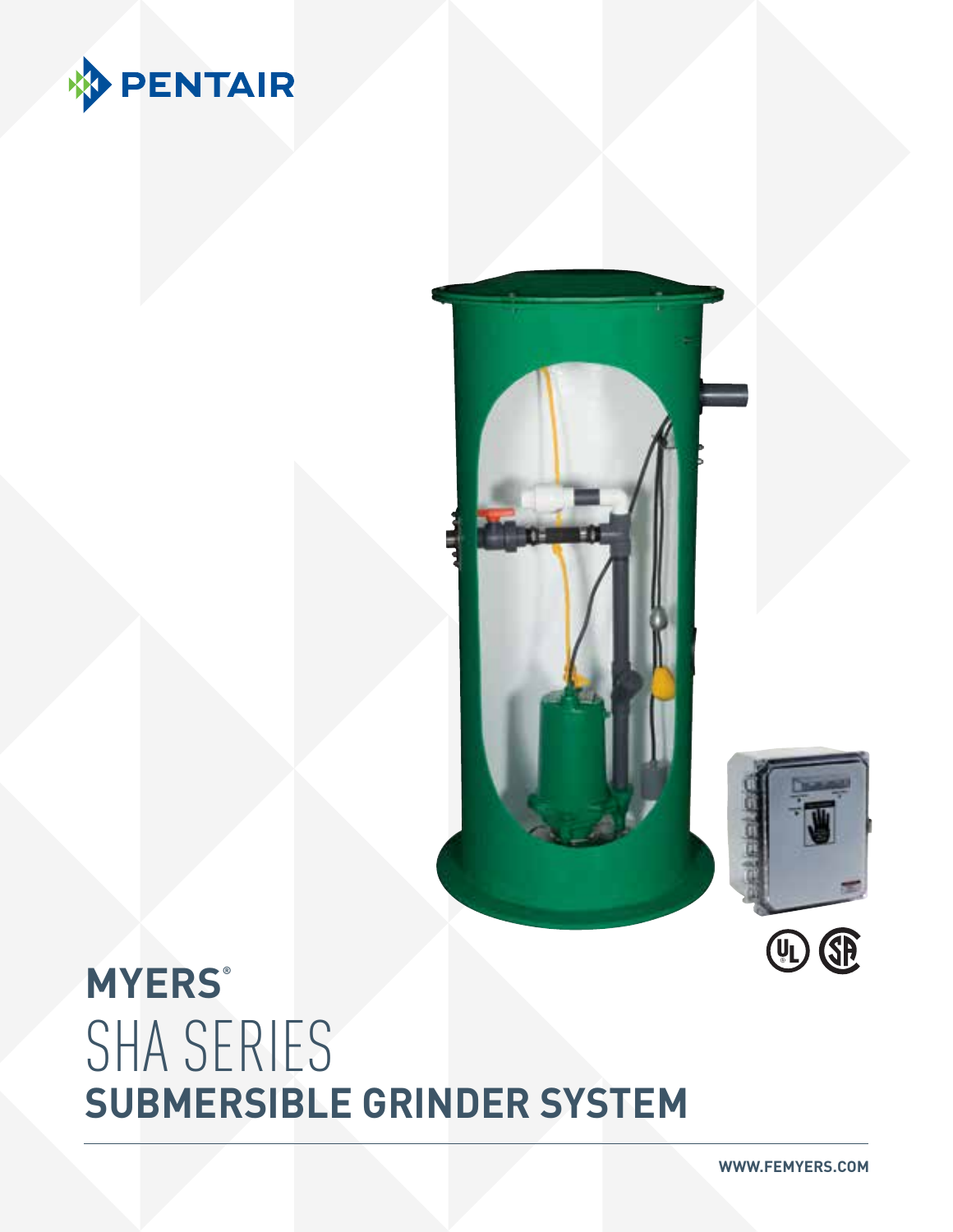# **MYERS®** SHA SERIES



- **A.** Available in depths from 4' to 8'
- **B.** Optional Electrical Junction Box (not shown)
- **C.** Preassembled Discharge Piping
- **D.** High Level Alarm Float Switch
- **E.** Submersible Centrifugal or Semi-Positive Displacement Grinder Pump
- **F.** Wide Angle Float Switch for Pump Operation

# FIBERGLASS BASIN CHOOOSE YOUR PUMP



#### MG Series Centrifugal Automatic Grinder Pump

- Heads to 138 feet and flows of 70 GPM.
- Recessed impeller provides steep nonoverloading operating curve and reduces radial bearing loads, increasing bearing life.
- Oil-filled motor for maximum heat dissipation and constant bearing lubrication.
- High torque capacitor starts single phase motor for assured starting under heavy load. No external capacitor needed.
- On-winding current and temperature-sensitive overload.
- Shredding ring and grinder impeller are replaceable without dismantling pump or motor.

#### MGPD SERIES SEMI-POSITIVE DISPLACEMENT AUTOMATIC GRINDER PUMP

- Heads to 173 feet and flows to 19 GPM.
- Buna-N pump stator for long life
- Oil-filled motor for maximum heat dissipation and constant bearing lubrication.
- High torque capacitor starts single phase motor for assured starting under heavy load. No external capacitor needed.
- On-winding current and temperature-sensitive overload.
- Grinding cutter and shredding ring are replaceable without dismantling pump or motor.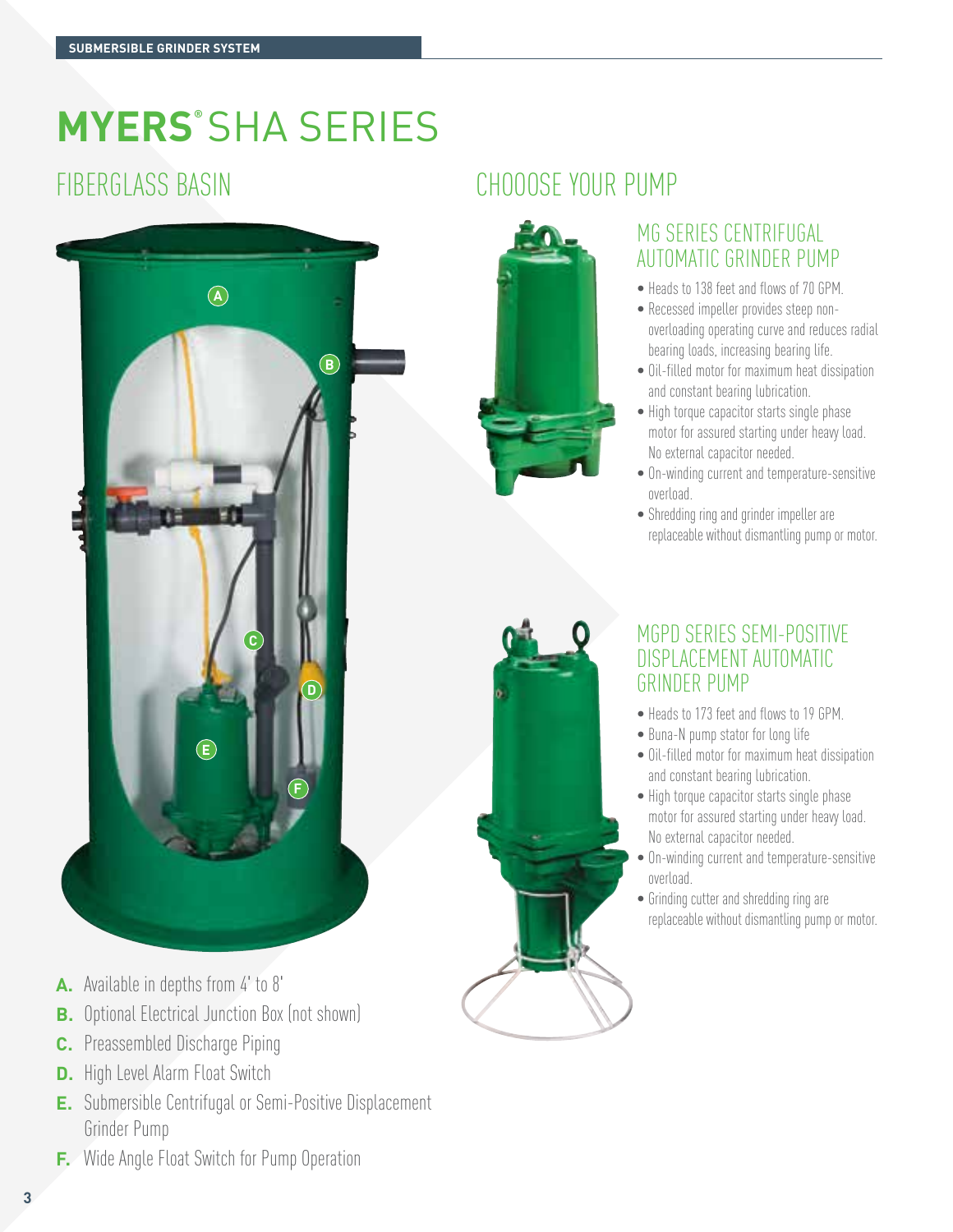## SHA CONTROL PANEL

|                                               | <b>CONTROL PANEL SPECIFICATIONS</b>      |
|-----------------------------------------------|------------------------------------------|
| Overall Dimensions                            | $9.5"$ x 11.75" x 7.25"                  |
| Enclosure                                     | Nema 4X Polycarbonate with Mounting Feet |
| Alarm Piezo                                   | 95 db with "Touch to Silence" circuitry  |
| Flashing LED Alarm Light                      |                                          |
| Weight                                        | 6 lbs. (2.7 kg)                          |
| Zero Crossing Relay Technology                |                                          |
| Nonconductive Injection Molded Sub-Door       |                                          |
| <b>Exterior Pump run and Power Indicators</b> |                                          |
| cUI us 508A Listed                            |                                          |





- **A.** Hand contact sensor for alarm control
- **B.** Integral alarm light
- **C.** Integral alarm buzzer
- **D.** Robust solid-state circuitry
- **E.** System diagnostics including pump cycle counter and pump run time counter
- **F.** Manual pump run button



## PUMP PERFORMANCE